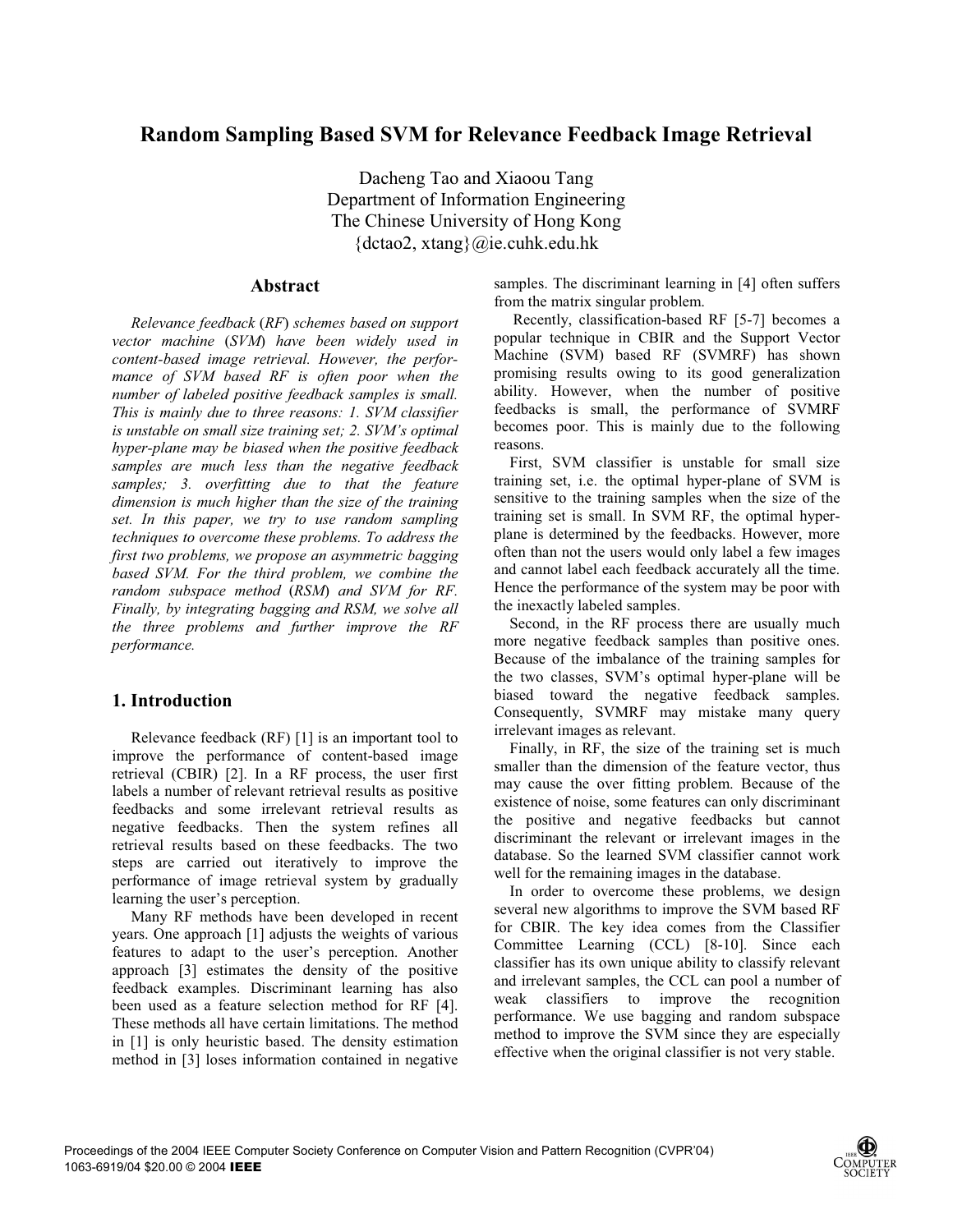### **2. SVM in CBIR RF**

SVM [11,12] is a very effective binary classification algorithm. Consider a linearly separable binary classification problem:

$$
\{(x_i, y_i)\}_{i=1}^N \text{ and } y_i = \{+1, -1\},\tag{1}
$$

where  $x_i$  is an *n*-dimension vector and  $y_i$  is the label of the class that the vector belongs to. SVM separates the two classes of points by a hyper-plane,

$$
w^T x + b = 0, \qquad (2)
$$

where **x** is an input vector, **w** is an adaptive weight vector, and *b* is a bias. SVM finds the parameters **w** and *b* for the optimal hyper-plane to maximize the geometric margin  $2/||w||$ , subject to

$$
y_i(\mathbf{w}^T \mathbf{x}_i + b) \geq +1.
$$
 (3)

The solution can be found through a Wolfe dual problem with Lagrangian multiplie  $\alpha$ <sub>i</sub>:

$$
Q(\alpha) = \sum_{i=1}^{m} \alpha_i - \sum_{i,j=1}^{m} \alpha_i \alpha_j y_i y_j (\mathbf{x}_i \cdot \mathbf{x}_j) / 2, \qquad (4)
$$

subject to  $\alpha_i \geq 0$  and  $\sum_{i=1}^{m} \alpha_i y_i = 0$ .

In the dual format, the data points only appear in the inner product. To get a potentially better representation of the data, the data points are mapped into the Hilbert Inner Product space through a replacement:

$$
\mathbf{x}_{i} \cdot \mathbf{x}_{j} \rightarrow \phi(\mathbf{x}_{i}) \cdot \phi(\mathbf{x}_{j}) = K(\mathbf{x}_{i}, \mathbf{x}_{j}), \qquad (5)
$$

where  $K(.)$  is a kernel function. We then get the kernel version of the Wolfe dual problem:

$$
Q(\alpha) = \sum_{i=1}^{m} \alpha_i - \sum_{i,j=1}^{m} \alpha_i \alpha_j d_i d_j K(\mathbf{x}_i \cdot \mathbf{x}_j) / 2.
$$
 (6)

Thus for a given kernel function, the SVM classifier is given by

$$
F(\mathbf{x}) = \text{sgn}(f(\mathbf{x})),\tag{7}
$$

where  $f(\mathbf{x}) = \sum_{i=1}^{l} \alpha_i y_i K(\mathbf{x}_i, \mathbf{x}) + b$  is the output hyperplane decision function of the SVM.

In general, when  $|f(\mathbf{x})|$  for a given pattern is high, the corresponding prediction confidence will be high. On the contrary, a low  $\left| f(\mathbf{x}) \right|$  of a given pattern means the pattern is close to the decision boundary and its corresponding prediction confidence will be low. Consequently, the output of SVM,  $f(x)$  has been used to measure the dissimilarity [5,6] between a given pattern and the query image, in traditional SVM based CBIR RF.

### **3. CCL for SVMs**

To address the three problems of SVM RF described in the introduction, we propose three algorithms in this section.

### **3.1. Asymmetric Bagging SVM**

Bagging [8] strategy incorporates the benefits of bootstrapping and aggregation. Multiple classifiers can be generated by training on multiple sets of samples that are produced by bootstrapping, i.e. random sampling with replacement on the training samples. Aggregation of the generated classifiers can then be implemented by majority voting rule (MVR) [10].

Experimental and theoretical results have shown that bagging can improve a good but unstable classifier significantly [8]. This is exactly the case of the first problem of SVM based RF. However, directly using Bagging in SVM RF is not appropriate since we have only a very small number of positive feedback samples. To overcome this problem we develop a novel asymmetric Bagging strategy. The bootstrapping is executed only on the negative feedbacks, since there are far more negative feedbacks than the positive feedbacks. This way each generated classifier will be trained on a balanced number of positive and negative samples, thus solving the second problem as well. The Asymmetric Bagging SVM (ABSVM) algorithm is described in Table 1.

Table 1: Algorithm of Asymmetric Bagging SVM.

**Input**: positive training set S<sup>+</sup>, negative training set S<sup>−</sup>, weak classifier *I* (SVM), integer *T* (number of generated classifiers), **x** is the test sample.

1. For  $i = 1$  to  $T \{$ 2.  $S_i^-$  = bootstrap sample from  $S^-$ , with  $|S_i^-| = |S^+|$ . 3.  $C_i = I(S_i, S^+)$ 4. } 5.  $C^*(\mathbf{x}) = \text{aggregation}\left\{C_i(\mathbf{x}, \mathbf{S}_i^-, \mathbf{S}^+), 1 \leq i \leq T\right\}.$ **Output**: classifier  $C^*$ .

In ABSVM, the aggregation is implemented by Majority Voting Rule (MVR). The asymmetric Bagging strategy solves the classifier unstable problem and the training set unbalance problem. However, it cannot solve the small sample size problem. We will solve it by the Random Subspace Method (RSM) in the next section.

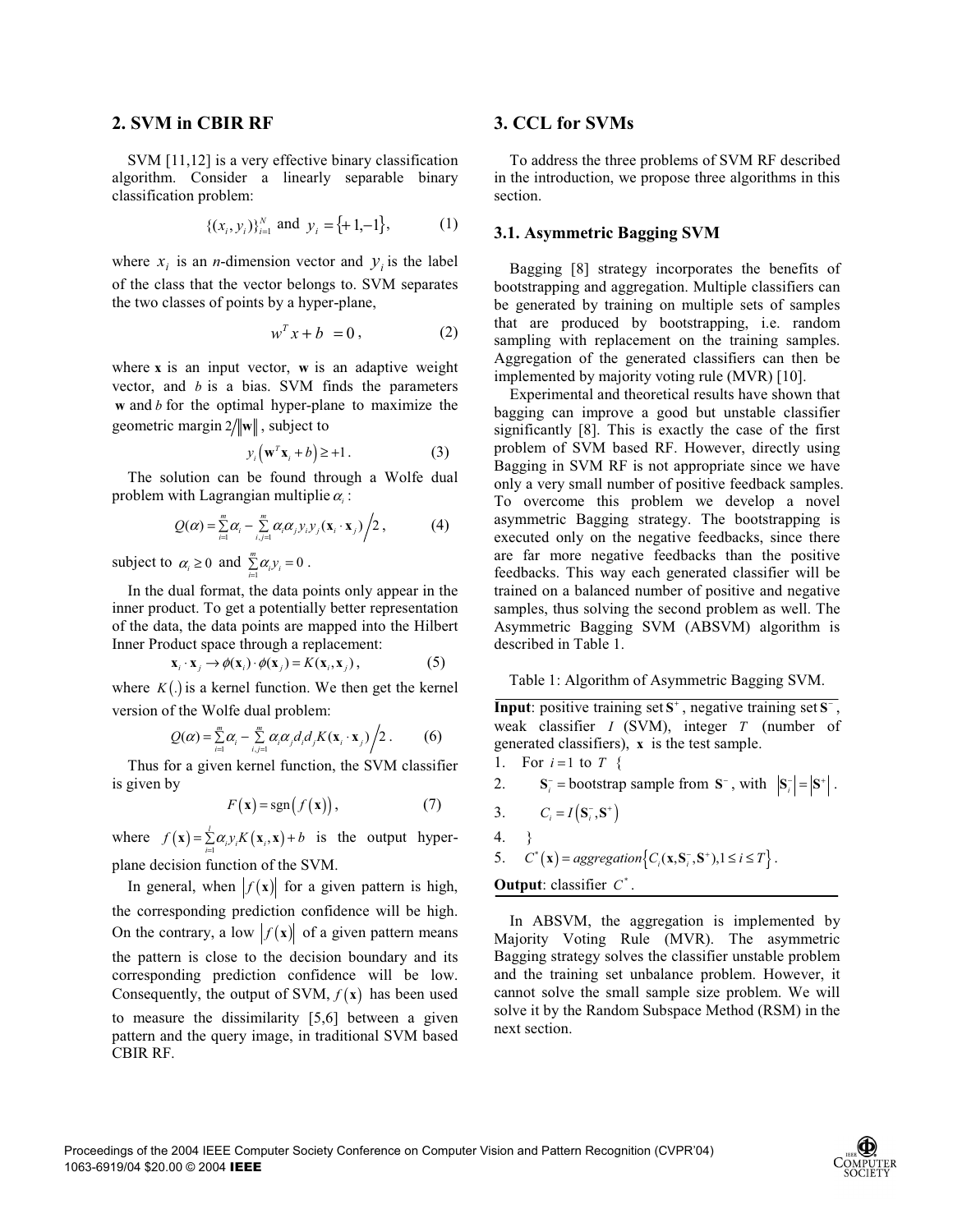#### **3.2. Random Subspace Method SVM**

Similar to Bagging, RSM [9] also benefits from the bootstrapping and aggregation. However, unlike Bagging that bootstrapping training samples, RSM performs the bootstrapping in the feature space.

For SVM based RF, over fitting happens when the training set is relatively small compared to the high dimensionality of the feature vector. In order to avoid over fitting, we sample a small subset of features to reduce the discrepancy between the training data size and the feature vector length. Using such a random sampling method, we construct a multiple number of SVMs free of over fitting problem. We then combine these SVMs to construct a more powerful classifier. Thus the over fitting problem is solved. The RSM based SVM (RSVM) algorithm is described in Table 2.

#### Table 2: Algorithm of RSM SVM.

**Input**: feature set **F** , weak classifier *I* (SVM), integer *T* (number of generated classifiers), **x** is the test sample.

1. For  $i=1$  to  $T \{$ 2.  $\mathbf{F}_i = \text{bootstrap feature from } \mathbf{F}$ . 3.  $C_i = I(\mathbf{F}_i)$ 4. } 5.  $C^*(\mathbf{x}) = \text{aggregation}\left\{C_i(\mathbf{x}, \mathbf{F}_i), 1 \leq i \leq T\right\}.$ **Output**: classifier  $C^*$ .

### **3.3. Asymmetric Bagging RSM SVM**

Since the asymmetric Bagging method can overcome the first two problems of SVMRF and the RSM can overcome the third problem of the SVMRF, we should be able to integrate the two methods to solve all the three problems together. So we propose an Asymmetric Bagging RSM SVM (ABRSVM) to combine the two. The algorithm is described in Table 3.

In order to explain why Bagging RSM strategy works, we derive the proof following a similar discussion on Bagging in [8].

Let  $(y, x)$  be a data sample in the training set *L* with feature vector  $F$ , where y is the class label of the sample **x**. *L* is drawn from the probability distribution *P* . Suppose  $\varphi(x, L, F)$  is the simple predictor (classifier) constructed by the Bagging RSM strategy, and the aggregated predictor is  $\varphi_A(\mathbf{x}, P) = E_E E_I \varphi(\mathbf{x}, L, F)$ .

Let random variables  $(Y, X)$  be drawn from the distribution *P* independent of the training set *L* . The average predictor error, estimated by  $\varphi(\mathbf{x}, L, F)$ , is

 $e_a = E_F E_L E_{Y,X} (Y - \varphi(\mathbf{X}, L, F))^2$ . The corresponding error estimated by the aggregated predictor is

$$
e_{A} = E_{Y,X} (Y - \varphi_A (\mathbf{X}, P))^2.
$$
 (8)

Using the inequality  $\frac{1}{M} \sum_{j=1}^{M} \frac{1}{N} \sum_{i=1}^{N} (z_{ij})^2 \ge \left( \frac{1}{M} \sum_{j=1}^{M} \frac{1}{N} \sum_{i=1}^{N} z_{ij} \right)^2$  $1 \times 1 \times (-1)^2 \times (1 \times 1 \times$  $\frac{1}{M}\sum_{j=1}^{M}\frac{1}{N}\sum_{i=1}^{N}\Big(z_{ij}\Big)^{2} \geq \left(\frac{1}{M}\sum_{j=1}^{M}\frac{1}{N}\sum_{i=1}^{N}z_{ij}\right)^{2},$ 

we have:

$$
E_{F}E_{L}\varphi^{2}\left(\mathbf{X},L,F\right)\geq\left(E_{F}E_{L}\varphi\left(\mathbf{X},L,F\right)\right)^{2}\tag{9}
$$

$$
E_{Y,X}E_{F}E_{L}\varphi^{2}\left(\mathbf{X},L,F\right)\geq E_{Y,X}\varphi_{A}^{2}\left(\mathbf{X},P\right)
$$
 (10)

Thus,

$$
e_{a} = E_{Y,X}Y^{2} - 2E_{Y,X}Y\varphi_{A} + E_{Y,X}E_{F}E_{L}\varphi^{2}(\mathbf{X},L,F) \geq E_{Y,X}(Y - \varphi_{A})^{2} = e_{A}
$$
\n(11)

Therefore, the predicted error of the aggregated method is reduced. From the inequality, we can see that the more diverse is the  $\varphi(x, L, F)$ , the more accurate is the aggregated predictor. In CBIR RF, the SVM classifier is unstable both for the training features and the training samples. Consequently, the Bagging RSM strategy can improve the performance.

Here we made an assumption that the average performance of all the individual classifier  $\varphi(\mathbf{x}, L, F)$ , trained on a subset of feature and training set replica is similar to a classifier, which use the full feature set and the whole subset training set. This can be true when the size of feature and training data subset is adequate to approximate the full set distribution. Even when this is not true, the drop of accuracy for each simple classifier may be well compensated in the aggregation process.

Table 3: Algorithm of Asymmetric Bagging RSM SVM.

**Input**: positive training set  $S^*$ , negative training set S<sup>−</sup>, feature set **F**, weak classifier *I* (SVM), integer *T*<sub>s</sub> (number of Bagging classifiers), integer  $T_f$  (number of RSM classifiers), **x** is the test sample.

1. For  $j = 1$  to  $T_s \{$ 2.  $S_j^-$  = bootstrap sample from  $S^-$ . 3. for  $i=1$  to  $T<sub>c</sub>$  {

4. 
$$
\mathbf{F}_i = \text{bootstrap sample from } \mathbf{F}
$$
.

$$
S. \qquad C_{i,j} = I\left(\mathbf{F}_i, \mathbf{S}_j^-, \mathbf{S}^+\right).
$$

6.   
\n7.   
\n8. 
$$
C^*(\mathbf{x}) = \text{aggregation}\begin{cases} C_{ij}(\mathbf{x}, \mathbf{F}_i, \mathbf{S}_j^-, \mathbf{S}^+) \\ 1 \leq i \leq T_f, 1 \leq j \leq T_s \end{cases}
$$

**Output**: classifier  $C^*$ .

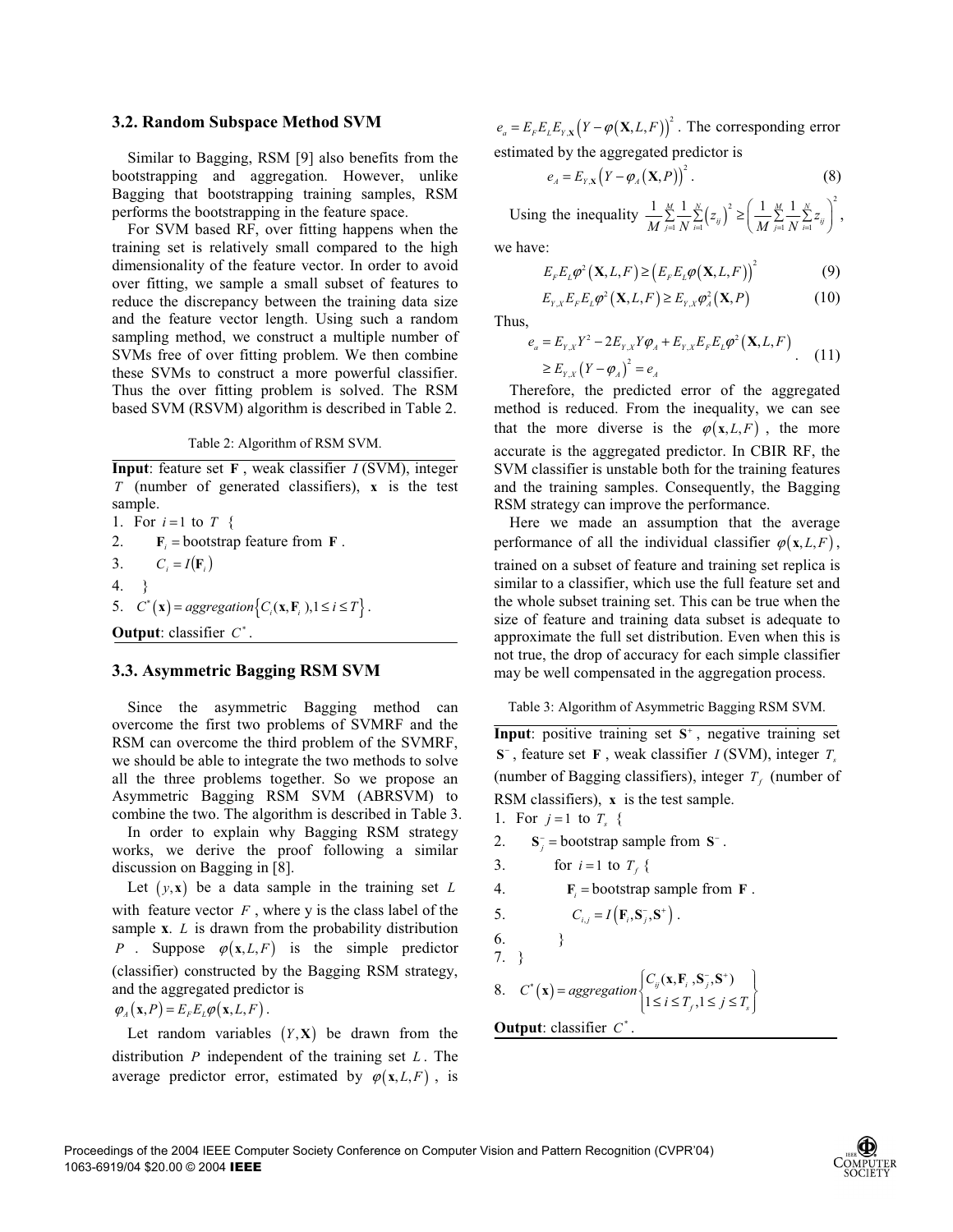Since Bagging RSM strategy can generate more diversified classifiers than using Bagging or RSM alone, it should outperform the two. In order to achieve maximum diversity, we choose to combine all generated classifiers in parallel as shown in Figure 1. This is better than combining Bagging or RSM first then combing RSM or Bagging.



Figure 1. Aggregation structure of the ABRSVM.

For a given test sample, we first recognize it by all  $T_f \cdot T_s$  weak SVM classifiers:

$$
\left\{C_{ij} = C\left(F_i, S_j\right) \mid 1 \le i \le T_f, 1 \le j \le T_s\right\}.
$$
\n(12)

Then, an aggregation rule is used to integrate all the results from the weak classifiers for final classification of the sample as relevant or irrelevant.

## **3.4 Dissimilarity Measure**

For a given sample, we first use the MVR to recognize it as query relevant or irrelevant. Then we measure the dissimilarity between the sample and the query as the output of the individual SVM classifier, which gives the same label as the MVR and produces the highest confidence value (the absolute value of the decision function of the SVM classifier).

# **4. Image Retrieval System**

To evaluate the performance of the proposed algorithms, we develop the following general CBIR system with RF. In the system, we can use any RF algorithm for the block "Relevance Feedback Model".

In Figure 2, when a query image is input, the lowlevel features are extracted. Then, all images in the database are sorted based on a similarity metric (here we use Euclidean distance). The user labels some top images as positive and negative feedbacks. Using these feedbacks, a RF model is trained based on a SVM. Then the similarity metric is updated based on the RF model. All images are resorted by the updated similarity metric. The RF procedure will be iteratively executed until the user is satisfied with the outcome.

In our retrieval system, three main features, color, texture, and shape are extracted to represent the image. For color feature, we use the color histogram [13] in HSV color space. Here, the color histogram is quantized into 256 levels. Hue, Saturation and Value

are quantized into 8, 8, and 4 bins respectively. Texture is extracted from Y component in the YCrCb space by pyramid wavelet transform (PWT) with Haar wavelet. The mean value and standard deviation are calculated for each sub-band at each decomposition level. The feature length is  $2 \times 4 \times 3$ . For shape feature, edge histogram [14] is calculated on Y component in the YCrCb color space. Edges are grouped into four categories, horizontal, 45 diagonal, vertical, and 135 diagonal. We combine the color, texture, and shape features into a feature vector, and then we normalize each feature to a normal distribution.



Figure 2. Flowchart of the image retrieval system.

# **5. Experimental Results**

In this section, we compare the new algorithms with existing algorithms through experiments on 17, 800 images of 90 concepts from the Corel Photo Gallery. The experiments are simulated by a computer automatically. First, 300 queries are randomly selected from the data, and then RF is automatically done by the computer: all query relevant images (i.e. images of the same concept as the query) are marked as positive feedbacks in the top 40 images and all the other images are marked as negative feedbacks. In general, we have about 5 images as positive feedbacks. The procedure is close to the real circumstances, because the user typically would not like to click on the negative feedbacks. Thus requiring the user to mark only the positive feedbacks in top 40 images is reasonable.

In this paper, precision and standard deviation (SD) are used to evaluate the performance of a RF algorithm. Precision is the percentage of relevant images in the top *N* retrieved images. The precision curve is the averaged precision values of the 300 queries, and SD curve is the SD values of the 300 queries' precision values. The precision curve evaluates the effectiveness of a given algorithm and SD curve evaluates the robustness of the algorithm. In the precision and SD

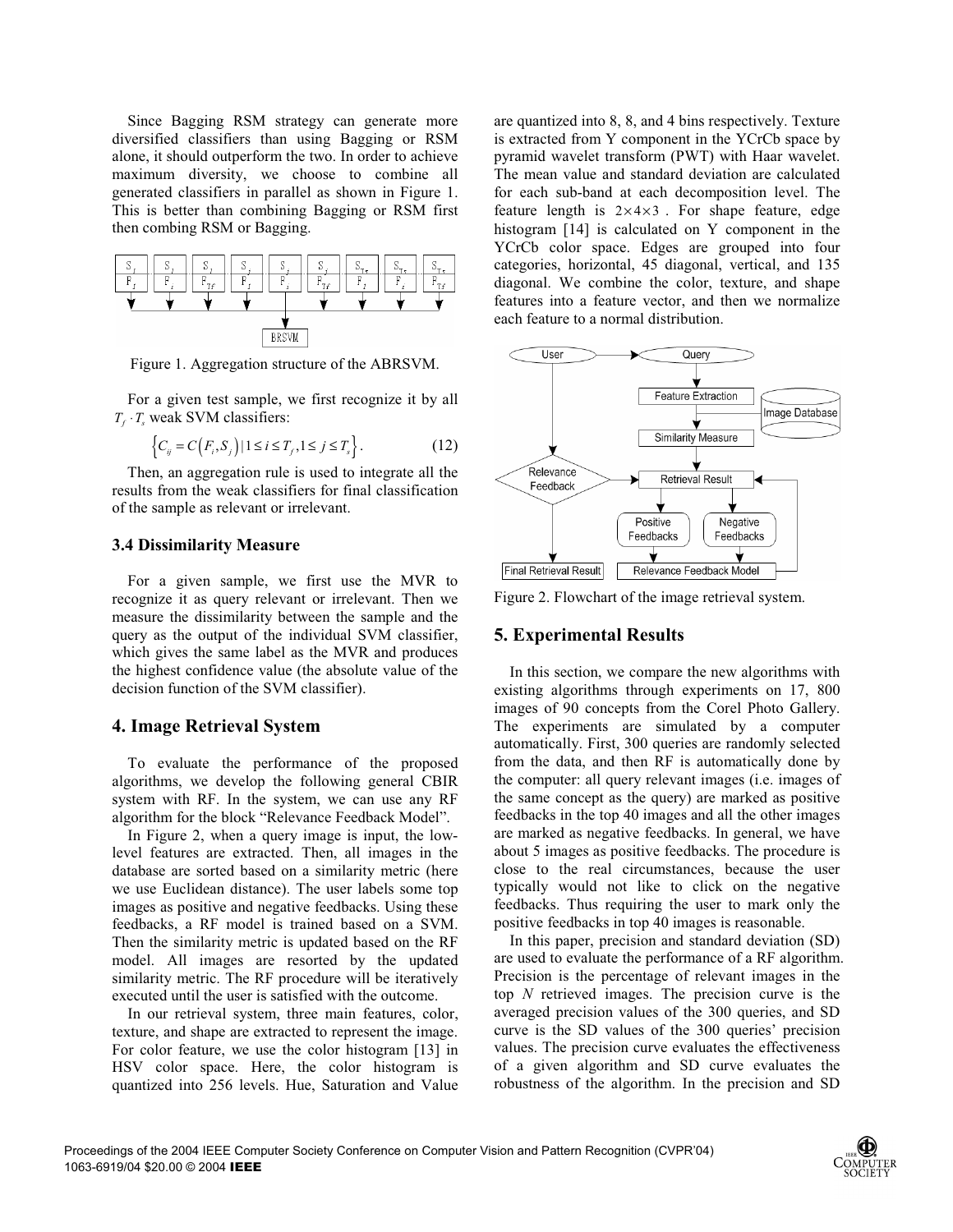curves 0 feedback refers to the retrieval based on Euclidean distance measure without RF.

We compare all the proposed algorithms with the original SVM based RF [5] and the constrained similarity measure SVM (CSVM) based RF [7]. We chose the Gaussian kernel  $K(x, y) = e^{-\rho |x-y|^2}$  with  $\rho = 1$ (the default value in the OSU-SVM [15] MatLab<sup>TM</sup> toolbox) for all the algorithms. The performances of all the SVM algorithms are stable over a range of  $\rho$ .

### **5.1. Performance of Asymmetric Bagging SVM**

Figure 3 shows the precision and SD values when using different number of SVMs in ABSVM. The results show that the number of SVMs will not affect the performance of the asymmetric Bagging method.



Figure 3. Asymmetric Bagging SVM based RF.

The second experiment compares the performances of the ABSVM using 5 weak SVM classifiers and the standard SVM and CSVM based RF. The experimental results are shown in Figure 5.

From these experiments, we can see that 5 weak SVMs are enough for ABSVM, and ABSVM clearly outperforms the SVM and CSVM. The precision curve of ABSVM is higher than that of SVM and CSVM, and SD curve is lower than that of SVM and CSVM.

#### **5.2. Performance of RSM SVM**

Figure 4 shows the precision and SD values when using different number of SVMs of RSVM. The results show that the number of SVMs does not affect the performance of RSVM.



Figure 4. RSM SVM based RF.

The second experiment compares the RSVM using 5 weak SVM classifiers with the standard SVM and CSVM based RF. The experimental results are also shown in Figure 5.

The results demonstrate that 5 weak SVMs are enough for the RSVM, and RSVM outperforms the SVM and CSVM.

### **5.3. Performance of Asymmetric Bagging RSM SVM**

This experiment evaluates the performance of the proposed ABRSVM, ABSVM, and RSVM based RF. In this experiment, we chose  $T<sub>s</sub> = 5$  for ABSVM,  $T_f = 5$  for RSVM, and  $T_s = T_f = 5$  for ABRSVM.

The results in Figure 5 show that the ABRSVM gives the best performance followed by RSVM then ABSVM. They all outperform SVM and CSVM.

### **5.4. Computational Complexity**

To verify the efficiency of the proposed algorithms, we record the computational time when conducting the experiments. The ratio for the time used by different methods are SVM: CSVM: ABSVM: RSVM: ABRSVM =  $25: 25: 11: 3: 5$ . This is show that the new SVM based algorithms are much more efficient than existing SVM based algorithms.